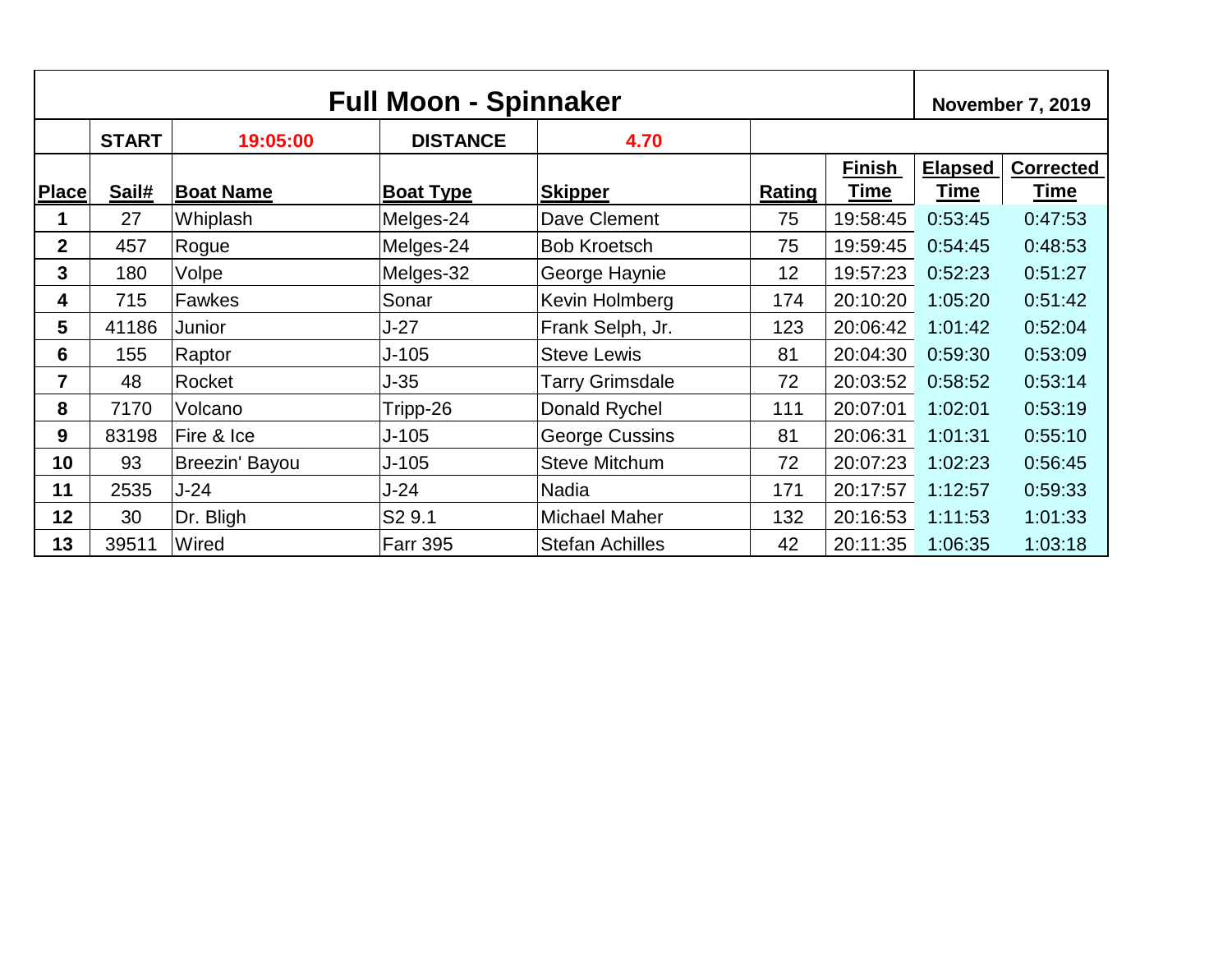| <b>Full Moon - Non-Spinnaker</b> |              |                         |                  |                        |        | <b>November 7, 2019</b> |                |                  |
|----------------------------------|--------------|-------------------------|------------------|------------------------|--------|-------------------------|----------------|------------------|
|                                  | <b>START</b> | 19:13:00                | <b>DISTANCE</b>  | 4.16                   |        |                         |                |                  |
|                                  |              |                         |                  |                        |        | <b>Finish</b>           | <b>Elapsed</b> | <b>Corrected</b> |
| <b>Place</b>                     | Sail#        | <b>Boat Name</b>        | <b>Boat Type</b> | <b>Skipper</b>         | Rating | <b>Time</b>             | <b>Time</b>    | <u>Time</u>      |
|                                  | 4951         | <b>First Wind</b>       | <b>CSY 44</b>    | <b>Art Cupps</b>       | 184    | 20:15:07                | 1:02:07        | 0:49:22          |
| $\mathbf 2$                      | 283          | Komus                   | Morgan-24        | <b>Rusty Shenk</b>     | 241    | 20:22:16                | 1:09:16        | 0:52:33          |
| 3                                | 22268        | <b>Emotional Rescue</b> | C&C 36           | David Coffee           | 176    | 20:19:32                | 1:06:32        | 0:54:20          |
| 4                                | 244          | ∣Chamame                | C&C 36           | <b>Tim Rutherford</b>  | 141    | 20:17:12                | 1:04:12        | 0:54:25          |
| 5                                | 21           | Satori                  | Catalina 425     | <b>Bill Van Emburg</b> | 130    | 20:19:56                | 1:06:56        | 0:57:55          |
| 6                                | 53275        | Wings                   | C&C 30           | Mike Danielson         | 174    | 20:26:09                | 1:13:09        | 1:01:05          |
| 7                                | 5690         | Satisfaction            | ICatalina 30     | Finn Walling           | 229    | 20:32:25                | 1:19:25        | 1:03:32          |